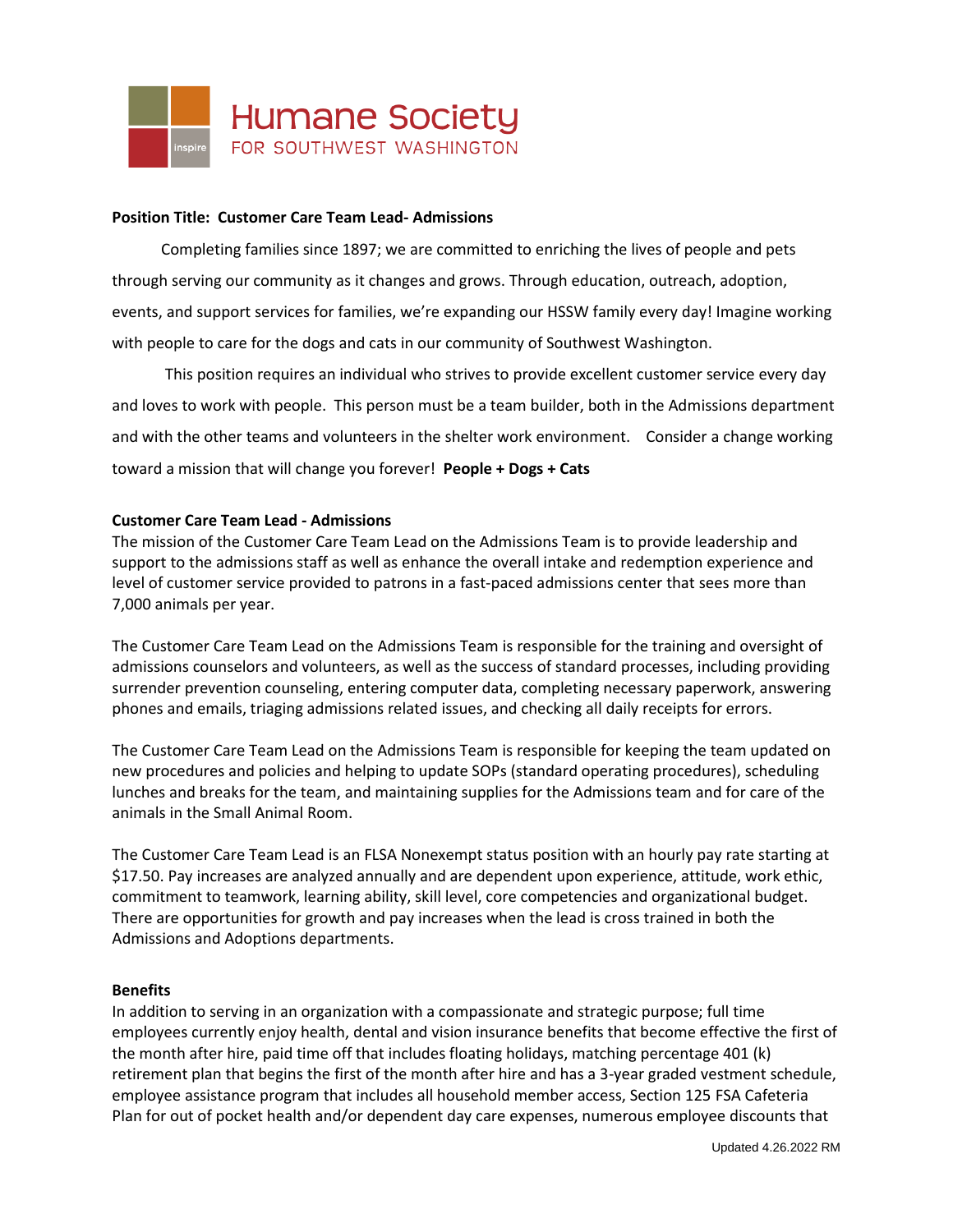include partner organizations and access to affordable life, disability and accidental supplemental insurance.

## **The Ideal Applicant**

- Displays interest, enthusiasm, and an affinity for customer service and working with both animals and the people who love them.
- Demonstrates an attitude of being in service; using good judgment; maintaining a positive outlook; and, ideally, a sense of humor.
- Works well on teams and demonstrates an attitude and commitment to collaboration with a sincere interest in helping others succeed.
- Is committed to achieving excellence individually and as a part of the team.
- Exhibits an approach to adaptability through overcoming obstacles to achieve results, remaining flexible and open to new ideas, recognizes and encourages others to understand changes in work tasks, situations, and environment as the basis and value for transformation.
- Is committed to personal and professional development through life-long learning.

## **Primary Duties and Responsibilities**

- Provide quality service to customers, volunteers, and staff, recognizing their individual contributions to the success of our organization.
- Assist with the hiring, training and supervising staff, volunteers, and workforce partners to perform essential duties efficiently and effectively.
- Assist Customer Care Supervisor in overseeing and delegating the daily workflow of the admissions staff, volunteers, and workforce partners.
- Recognize the need of other departments and work to adjust personnel to help when needed.
- Take immediate action to remedy shelter related issues, incidents, or equipment failures.
- Lead the daily flow at the admissions counter, scheduling owner surrender appointments, taking in stray animals, redeeming animals back to their owners, and answering customer questions both in person and on the telephone.
- Ensure as much progress can be made reuniting pets with their owners.
- Conduct the admissions of stray and relinquished animals following compassionate and safe protocols.
- Participate on committees and special projects as assigned
- Delegate assignments to the admissions team, but also work side by side with team members to complete tasks on the daily checklist.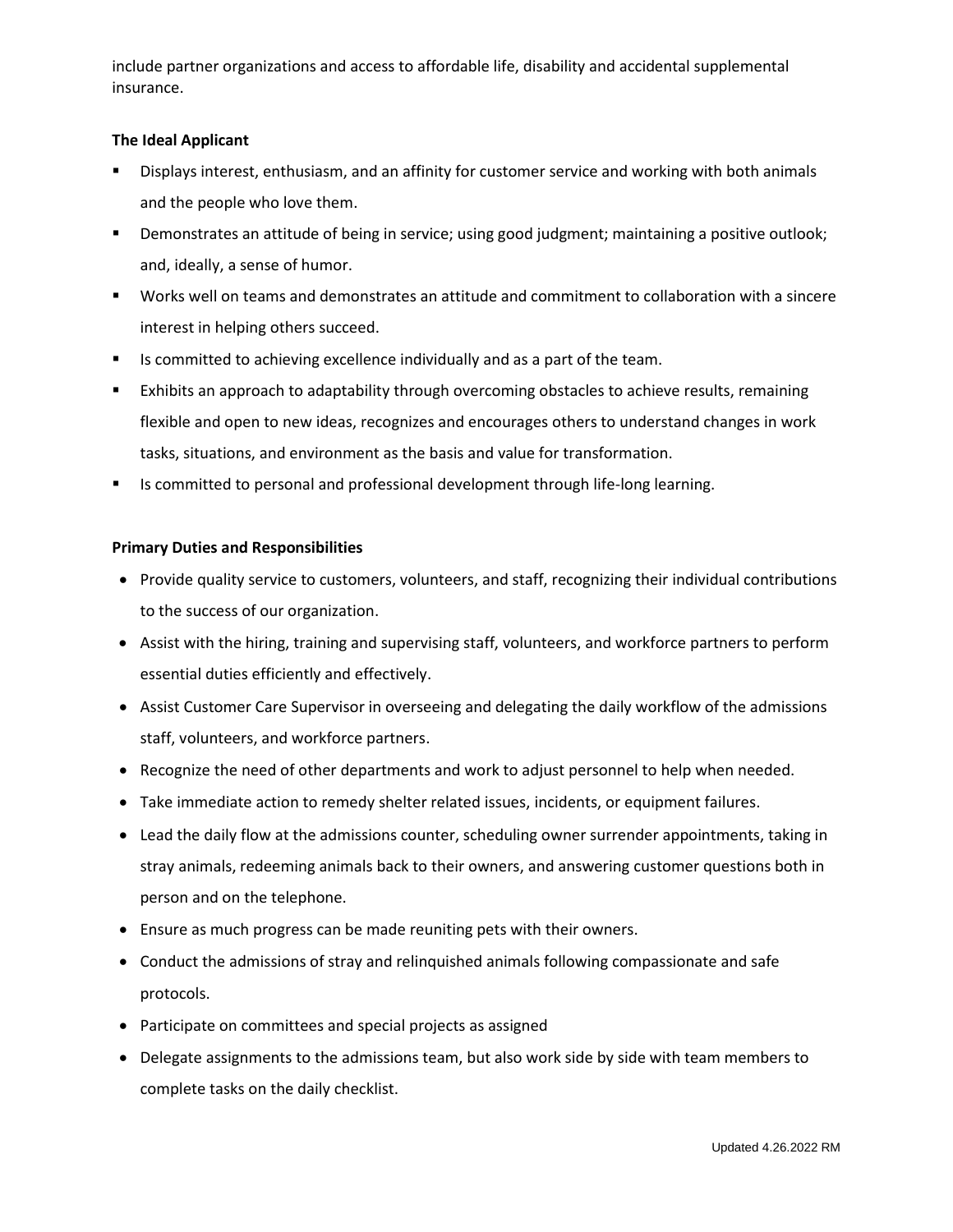- Keep appropriate teams informed of animal behavior, and health concerns and maintain accurate computer records.
- Always represent HSSW in a professional and courteous manner. Provide quality service to customers, volunteers, workforce partners and fellow employees, recognizing their individual contribution to the overall success of our organization.
- Follow, teach, and enforce all safety guidelines to ensure a safe work environment. Take immediate action to address any safety concern or noncompliance of safety rules that could put an employee, volunteer, workforce partner, client, animal, or the organization at risk.
- Monitor staff breaks and lunches to ensure that team is taking appropriate rest periods.
- Perform other duties and special projects as assigned.

## **Required Attributes**

- Must have excellent interpersonal, communication and leadership skills
- Must be committed to maintaining the integrity of the HSSW's mission and goals
- Must communicate effectively in written and oral form and possess the knowledge, skills, and ability to present complex information to a variety of audiences.
- Must have a high level of integrity and maturity to handle sensitive and confidential situations.
- Show the ability to thrive in a fast-paced environment with a flexible approach to problem-solving.
- Work well on teams and display a commitment to collaboration with a sincere interest in helping others succeed.

#### **Required Qualifications**

- Must possess a valid driver's license and HSSW insurable driving record.
- Experience in a fast-paced open admissions shelter

#### **HSSW Culture**

**Vision:** A community where everyone loves and cares for animals. **Mission:** Rescue: Return. Restore. Rehome. Reconnect. One animal at a time. **Values:** Compassion: Collaboration. Excellence. Service. Integrity.

We endeavor to seek excellence in all we do; we strive to maintain a positive attitude while doing it; we seek out opportunities to be in-service to one another; we depend on teamwork & collaboration in setting and achieving goals; with leadership as a core value, we recognize that everyone can lead by setting an example of excellence, attitude, service, teamwork & collaboration.